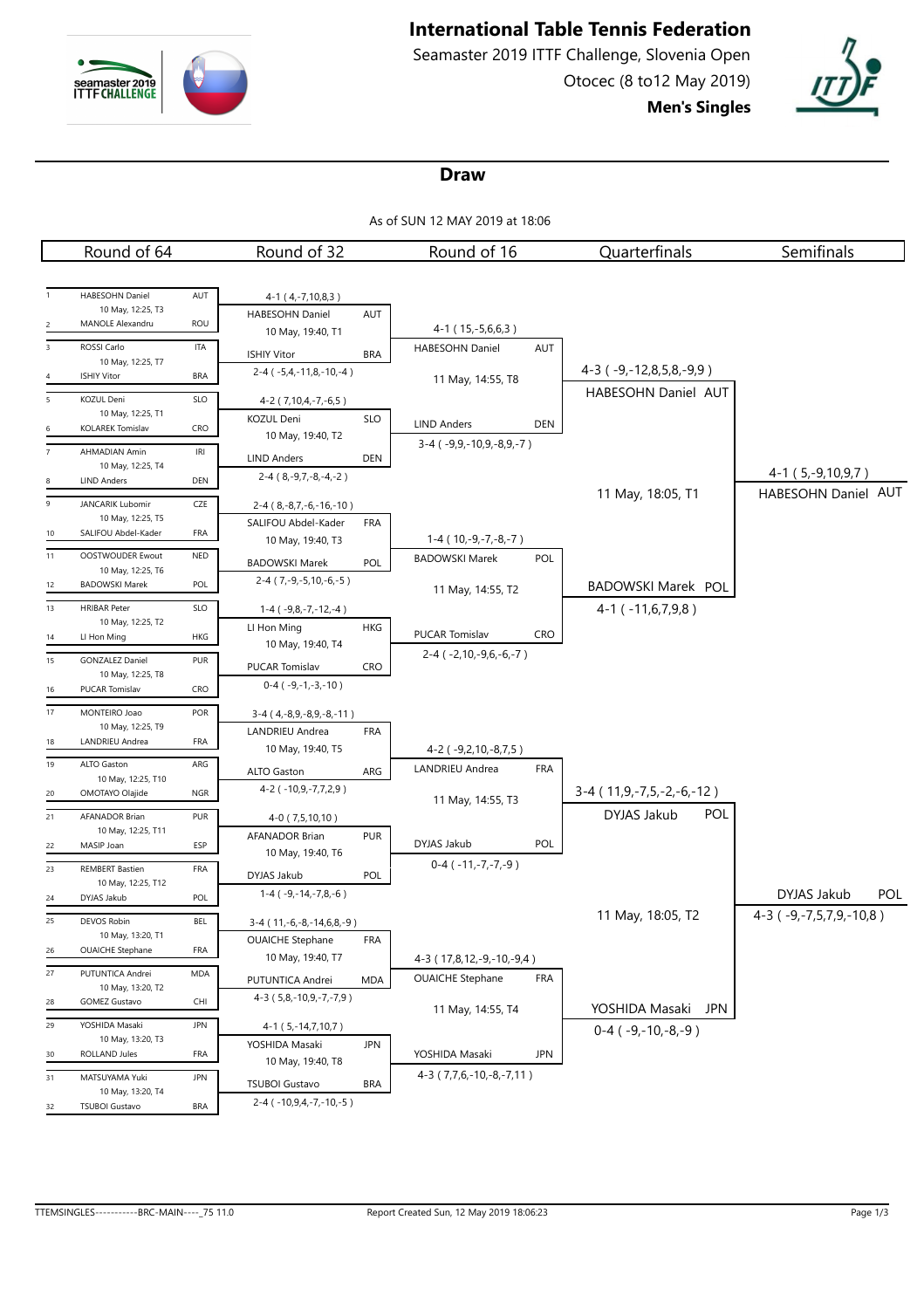

# **International Table Tennis Federation**

Seamaster 2019 ITTF Challenge, Slovenia Open Otocec (8 to12 May 2019) **Men's Singles**



#### **Draw**

As of SUN 12 MAY 2019 at 18:06

|        | Round of 64                                 |            | Round of 32                                     |            | Round of 16                                    |            | Quarterfinals                   | Semifinals                  |
|--------|---------------------------------------------|------------|-------------------------------------------------|------------|------------------------------------------------|------------|---------------------------------|-----------------------------|
|        |                                             |            |                                                 |            |                                                |            |                                 |                             |
| 33     | <b>GIONIS Panagiotis</b>                    | GRE        | $2-4$ ( $-9,-8,7,8,-7,-5$ )                     |            |                                                |            |                                 |                             |
|        | 10 May, 13:20, T5                           |            | JIN Takuya                                      | <b>JPN</b> |                                                |            |                                 |                             |
| 34     | JIN Takuya                                  | <b>JPN</b> | 10 May, 20:35, T8                               |            | $4-0(5,3,6,7)$                                 |            |                                 |                             |
| 35     | TIUTRIUMOV Aleksandr                        | <b>RUS</b> | PENG Wang-Wei                                   | TPE        | JIN Takuya                                     | <b>JPN</b> |                                 |                             |
| 36     | 10 May, 13:20, T6<br>PENG Wang-Wei          | TPE        | $1-4$ ( $-8,9,-8,-9,-5$ )                       |            | 11 May, 14:55, T5                              |            | $4-3$ ( $-8,7,8,10,-7,-6,8$ )   |                             |
| 37     | RUMGAY Gavin                                | SCO        |                                                 |            |                                                |            | JIN Takuya<br><b>JPN</b>        |                             |
|        | 10 May, 13:20, T7                           |            | $0-4$ ( $-10,-9,-11,-3$ )<br><b>ANGLES Enzo</b> | FRA        |                                                |            |                                 |                             |
| 38     | ANGLES Enzo                                 | FRA        | 10 May, 20:35, T2                               |            | <b>FILUS Ruwen</b>                             | GER        |                                 |                             |
| 39     | HUNG Tzu-Hsiang                             | TPE        | FILUS Ruwen                                     | GER        | $3-4$ ( $-6,7,7,-7,9,-9,-7$ )                  |            |                                 |                             |
|        | 10 May, 13:20, T8                           |            | $1-4$ ( $-4, 9, -7, -5, -7$ )                   |            |                                                |            |                                 | $4-1(8,9,-9,7,7)$           |
| 40     | <b>FILUS Ruwen</b>                          | GER        |                                                 |            |                                                |            | 11 May, 18:05, T3               | <b>JPN</b><br>JIN Takuya    |
| $41\,$ | <b>JOUTI Eric</b><br>10 May, 13:20, T9      | <b>BRA</b> | $4-0(6,5,9,5)$                                  |            |                                                |            |                                 |                             |
| 42     | TANVIRIYAVECHAKUL Padasak                   | THA        | <b>JOUTI Eric</b>                               | <b>BRA</b> |                                                |            |                                 |                             |
| 43     | THAKKAR Manav Vikash                        | IND        | 10 May, 20:35, T3                               |            | 4-2 (8,8,-5,9,-9,6)<br><b>JOUTI Eric</b>       | <b>BRA</b> |                                 |                             |
|        | 10 May, 13:20, T10                          |            | THAKKAR Manav Vikash IND                        |            |                                                |            |                                 |                             |
| 44     | MAJOROS Bence                               | <b>HUN</b> | $4-1$ (9,10,3,-11,6)                            |            | 11 May, 14:55, T6                              |            | <b>JOUTI Eric</b><br><b>BRA</b> |                             |
| 45     | <b>KONECNY Tomas</b>                        | CZE        | 4-3 (9,-4,9,-9,-9,4,12)                         |            |                                                |            | 4-0 (15,10,5,7)                 |                             |
| 46     | 10 May, 13:20, T11<br>YANG Heng-Wei         | TPE        | <b>KONECNY Tomas</b>                            | CZE        | <b>KONECNY Tomas</b>                           | CZE        |                                 |                             |
|        |                                             |            | 10 May, 20:35, T4                               |            | 4-3 (-9,6,-10,7,-11,6,11)                      |            |                                 |                             |
| 47     | <b>ISMAILOV Sadi</b><br>10 May, 13:20, T12  | <b>RUS</b> | <b>ISMAILOV Sadi</b>                            | <b>RUS</b> |                                                |            |                                 |                             |
| 48     | <b>ASSAR Omar</b>                           | EGY        | 4-3 (11, -4, 10, -2, 5, -5, 7)                  |            |                                                |            |                                 |                             |
| 49     | PISTEJ Lubomir                              | SVK        | 4-1 (-11,5,11,8,9)                              |            |                                                |            |                                 |                             |
|        | 10 May, 14:15, T1                           |            | PISTEJ Lubomir                                  | <b>SVK</b> |                                                |            |                                 |                             |
| 50     | <b>GLOD Eric</b>                            | LUX        | 10 May, 20:35, T5                               |            | 4-1 (5,7,10,-9,9)                              |            |                                 |                             |
| 51     | FENG Yi-Hsin<br>10 May, 14:15, T2           | TPE        | LAM Siu Hang                                    | HKG        | PISTEJ Lubomir                                 | <b>SVK</b> |                                 |                             |
| 52     | LAM Siu Hang                                | HKG        | $1-4$ (7,-10,-9,-10,-6)                         |            |                                                |            | $4-1(8,6,-10,6,8)$              |                             |
| 53     | KOJIC Frane                                 | CRO        | $1-4(8,-7,-13,-7,-13)$                          |            | 11 May, 14:55, T7                              |            | PISTEJ Lubomir<br><b>SVK</b>    |                             |
|        | 10 May, 14:15, T3                           |            | <b>BUROV Viacheslav</b>                         | <b>RUS</b> |                                                |            |                                 |                             |
| 54     | <b>BUROV Viacheslav</b>                     | <b>RUS</b> | 10 May, 20:35, T6                               |            | SIDORENKO Vladimir                             | <b>RUS</b> |                                 |                             |
| 55     | SIDORENKO Vladimir                          | <b>RUS</b> | SIDORENKO Vladimir                              | <b>RUS</b> | $3-4$ (7, $-8$ , 7, $-4$ , $4$ , $-9$ , $-8$ ) |            |                                 |                             |
| 56     | 10 May, 14:15, T4<br><b>AGUIRRE Marcelo</b> | PAR        | 4-2 (8,7,9,-8,-9,10)                            |            |                                                |            |                                 | WEI Shihao ^^<br><b>CRO</b> |
| 57     |                                             | <b>ROU</b> |                                                 |            |                                                |            | 11 May, 18:05, T4               | $3-4$ (7,7,-8,-7,-10,1,-8)  |
|        | SZOCS Hunor<br>10 May, 14:15, T5            |            | $4-3(6,-1,1,-7,9,-7,9)$<br>SZOCS Hunor          | ROU        |                                                |            |                                 |                             |
| 58     | ZATOWKA Patryk                              | POL        | 10 May, 20:35, T7                               |            | $4-3$ ( $-3, -9, 9, -7, 4, 6, 6$ )             |            |                                 |                             |
| 59     | LAMADRID Juan                               | CHI        | LAMADRID Juan                                   | CHI        | SZOCS Hunor                                    | <b>ROU</b> |                                 |                             |
|        | 10 May, 14:15, T6                           |            | $4-1$ ( $-7,8,8,8,7$ )                          |            |                                                |            |                                 |                             |
| 60     | <b>ECSEKI Nandor</b>                        | HUN        |                                                 |            | 11 May, 14:55, T1                              |            | WEI Shihao ^^<br><b>CRO</b>     |                             |
| 61     | LEVENKO Andreas<br>10 May, 14:15, T7        | AUT        | 2-4 (9,9,-6,-5,-7,-6)                           |            |                                                |            | $0-4$ ( $-7,-6,-8,-9$ )         |                             |
| 62     | MOREGARD Truls                              | SWE        | <b>MOREGARD Truls</b>                           | SWE        | WEI Shihao ^^                                  | <b>CRO</b> |                                 |                             |
| 63     | WEI Shihao ^^                               | CRO        | 10 May, 20:35, T1                               |            | $1-4$ ( $-8,-2,7,-14,-9$ )                     |            |                                 |                             |
|        | 10 May, 14:15, T8                           |            | WEI Shihao ^^                                   | <b>CRO</b> |                                                |            |                                 |                             |
| 64     | <b>WALTHER Ricardo</b>                      | GER        | $4-3$ (7,9,-6,6,-5,-6,6)                        |            |                                                |            |                                 |                             |